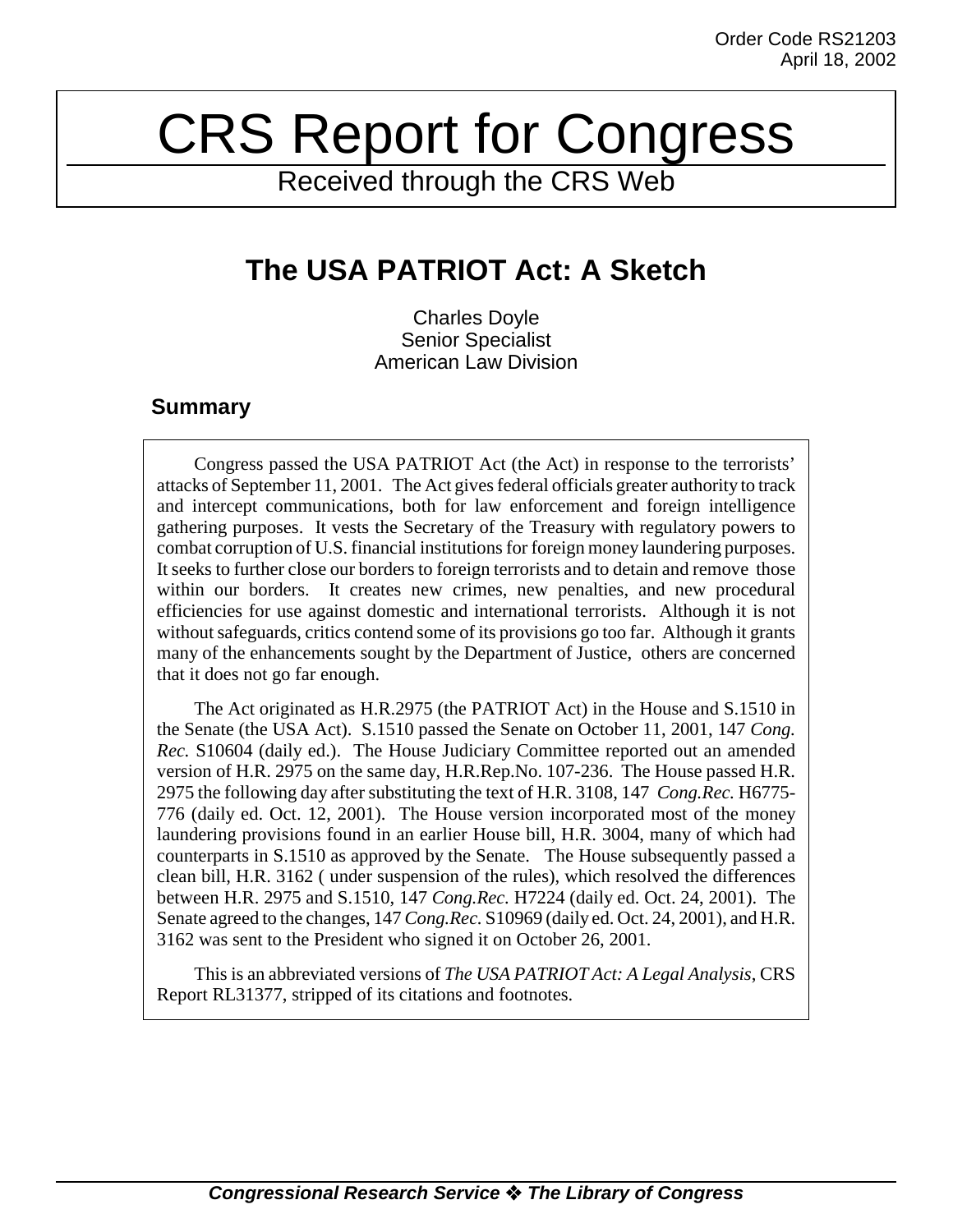## **Criminal Investigations: Tracking and Gathering Communications**

Federal communications privacy law features a three tiered system, erected for the dual purpose of protecting the confidentiality of private telephone, face-to-face, and computer communications while enabling authorities to identify and intercept criminal communications. Title III of the Omnibus Crime Control and Safe Streets Act of 1968 supplies the first level. It prohibits electronic eavesdropping on telephone conversations, face-to-face conversations, or computer and other forms of electronic communications in most instances. It does, however, give authorities a narrowly defined process for electronic surveillance to be used as a last resort in serious criminal cases. When approved by senior Justice Department officials, law enforcement officers may seek a court order authorizing them to secretly capture conversations concerning any of a statutory list of offenses (predicate offenses). Title III court orders come replete with instructions describing the permissible duration and scope of the surveillance as well as the conversations which may be seized and the efforts to be taken to minimize the seizure of innocent conversations. The court notifies the parties to any conversations seized under the order after the order expires.

Below Title III, the next tier of privacy protection covers telephone records, e-mail held in third party storage, and the like, 18 U.S.C. 2701-2709 (Chapter 121). Here, the law permits law enforcement access, ordinarily pursuant to a warrant or court order or under a subpoena in some cases, but in connection with *any* criminal investigation and without the extraordinary levels of approval or constraint that mark a Title III interception.

Least demanding and perhaps least intrusive of all is the procedure that governs court orders approving the government's use of trap and trace devices and pen registers, a kind of secret "caller id.", which identify the source and destination of calls made to and from a particular telephone, 18 U.S.C. 3121-3127 (Chapter 206). The orders are available based on the government's certification, rather than a finding of a court, that use of the device is likely to produce information relevant to the investigation of a crime, any crime. The devices record no more than identity of the participants in a telephone conversation, but neither the orders nor the results they produce need ever be revealed to the participants.

The Act modifies the procedures at each of the three levels. It:

- ! permits pen register and trap and trace orders for electronic communications (*e.g.*, e-mail);
- authorizes nationwide execution of court orders for pen registers, trap and trace devices, and access to stored e-mail or communication records;
- treats stored voice mail like stored e-mail (rather than like telephone conversations);
- ! permits authorities to intercept communications to and from a trespasser within a computer system (with the permission of the system's owner);
- ! adds terrorist and computer crimes to Title III's predicate offense list;
- reenforces protection for those who help execute Title III, ch. 121, and ch. 206 orders;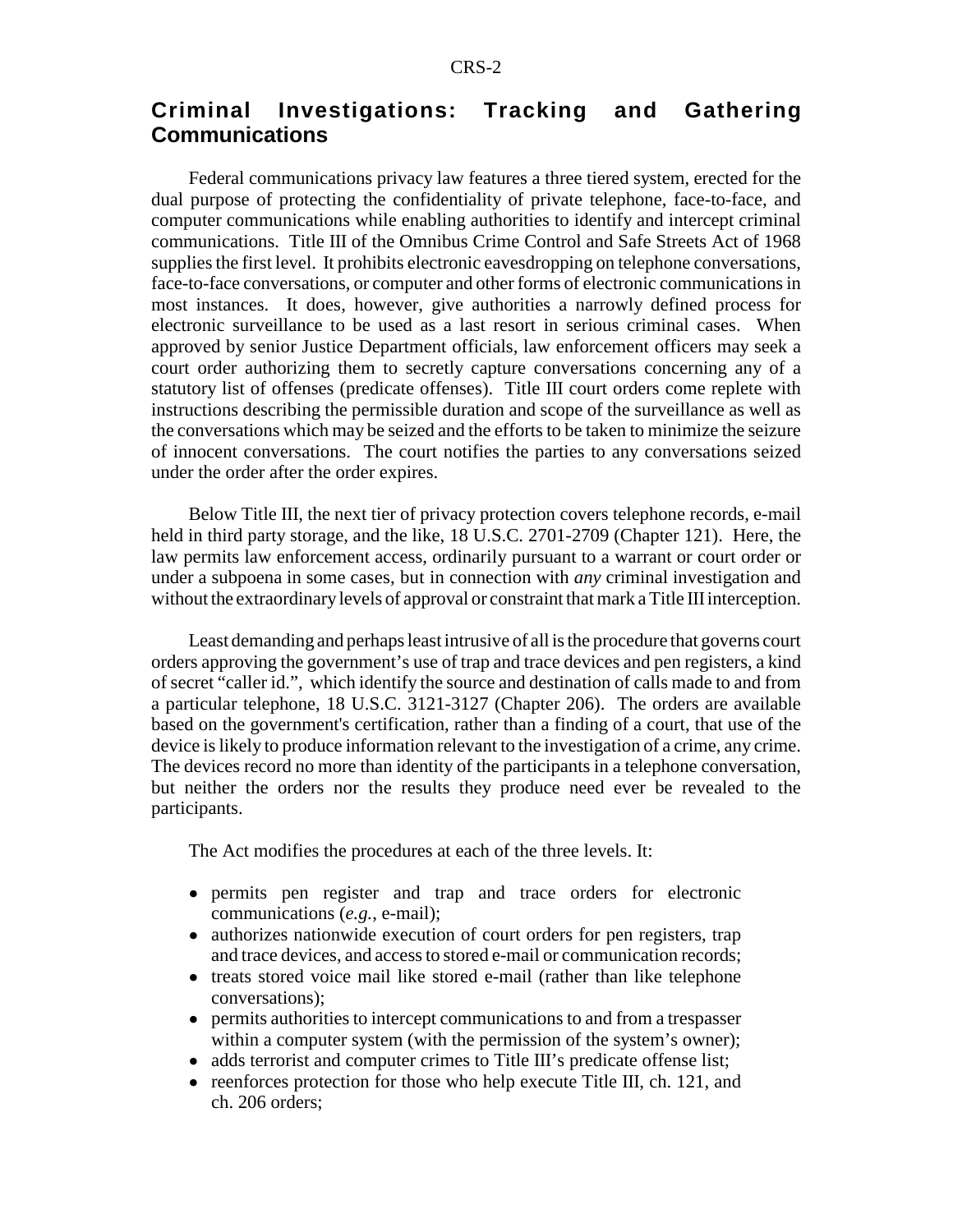- encourages cooperation between law enforcement and foreign intelligence investigators;
- establishes a claim against the U.S. for certain communications privacy violations by government personnel; and
- terminates the authority found in many of these provisions and several of the foreign intelligence amendments with a sunset provision (Dec. 31, 2005).

# **Foreign Intelligence Investigations**

The Act eases some of the restrictions on foreign intelligence gathering within the United States, and affords the U.S. intelligence community greater access to information unearthed during a criminal investigation, but it also establishes and expands safeguards against official abuse. More specifically, it:

- permits "roving" surveillance (court orders omitting the identification of the particular instrument, facilities, or place where the surveillance is to occur when the court finds the target is likely to thwart identification with particularity);
- increases the number of judges on the Foreign Intelligence Surveillance Act (FISA) court from 7 to 11;
- allows application for a FISA surveillance or search order when gathering foreign intelligence is *a significant* reason for the application rather than *the* reason;
- $\bullet$  authorizes pen register and trap  $\&$  trace device orders for e-mail as well as telephone conversations;
- sanctions court ordered access to any tangible item rather than only business records held by lodging, car rental, and locker rental businesses;
- carries a sunset provision;
- establishes a claim against the U.S. for certain communications privacy violations by government personnel; and
- expands the prohibition against FISA orders based solely on an American's exercise of his or her First Amendment rights.

# **Money Laundering**

In federal law, money laundering is the flow of cash or other valuables derived from, or intended to facilitate, the commission of a criminal offense. It is the movement of the fruits and instruments of crime. Federal authorities attack money laundering through regulations, criminal sanctions, and forfeiture. The Act bolsters federal efforts in each area.

**Regulation**: The Act expands the authority of the Secretary of the Treasury to regulate the activities of U.S. financial institutions, particularly their relations with foreign individuals and entities. He is to promulgate regulations:

! under which securities brokers and dealers as well as commodity merchants, advisors and pool operators must file suspicious activity reports (SARs);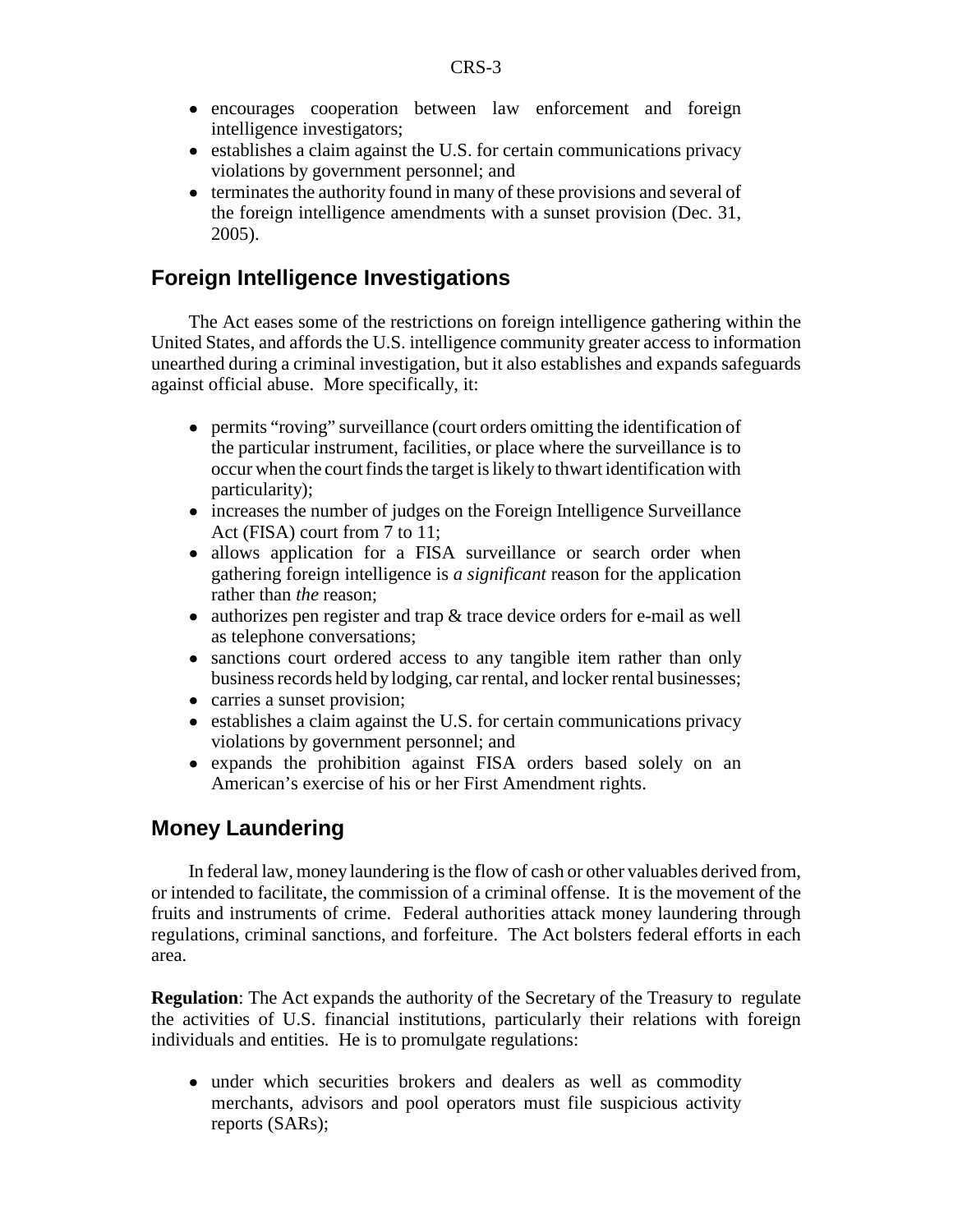- requiring businesses, which were only to report cash transactions involving more than \$10,000 to the IRS, to file SARs as well;
- imposing additional "special measures" and "due diligence" requirements to combat foreign money laundering;
- prohibiting U.S. financial institutions from maintaining correspondent accounts for foreign shell banks;
- ! preventing financial institutions from allowing their customers to conceal their financial activities by taking advantage of the institutions' concentration account practices;
- establishing minimum new customer identification standards and recordkeeping and recommending an effective means to verify the identity of foreign customers;
- encouraging financial institutions and law enforcement agencies to share information concerning suspected money laundering and terrorist activities; and
- requiring financial institutions to maintain anti-money laundering programs which must include at least a compliance officer; an employee training program; the development of internal policies, procedures and controls; and an independent audit feature.

**Crimes**: The Act contains a number of new money laundering crimes, as well as amendments and increased penalties for earlier crimes. It:

- outlaws laundering (in the U.S.) any of the proceeds from foreign crimes of violence or political corruption;
- ! prohibits laundering the proceeds from cybercrime or supporting a terrorist organization;
- increases the penalties for counterfeiting;
- seeks to overcome a Supreme Court decision finding that the confiscation of over \$300,000 (for attempt to leave the country without reporting it to customs) constituted an unconstitutionally excessive fine;
- ! provides explicit authority to prosecute overseas fraud involving American credit cards; and
- endeavors to permit prosecution of money laundering in the place where the predicate offense occurs.

**Forfeiture**: The Act creates two types of forfeitures and modifies several confiscationrelated procedures. It allows confiscation of all of the property of any individual or entity that participates in or plans an act of domestic or international terrorism; it also permits confiscation of any property derived from or used to facilitate domestic or international terrorism. The Constitution's due process, double jeopardy, and ex post facto clauses may limit the anticipated breath of these provisions. Procedurally, the Act:

- establishes a mechanism to acquire long arm jurisdiction, for purposes of forfeiture proceedings, over individuals and entities;
- allows confiscation of property located in this country for a wider range of crimes committed in violation of foreign law;
- permits U.S. enforcement of foreign forfeiture orders;